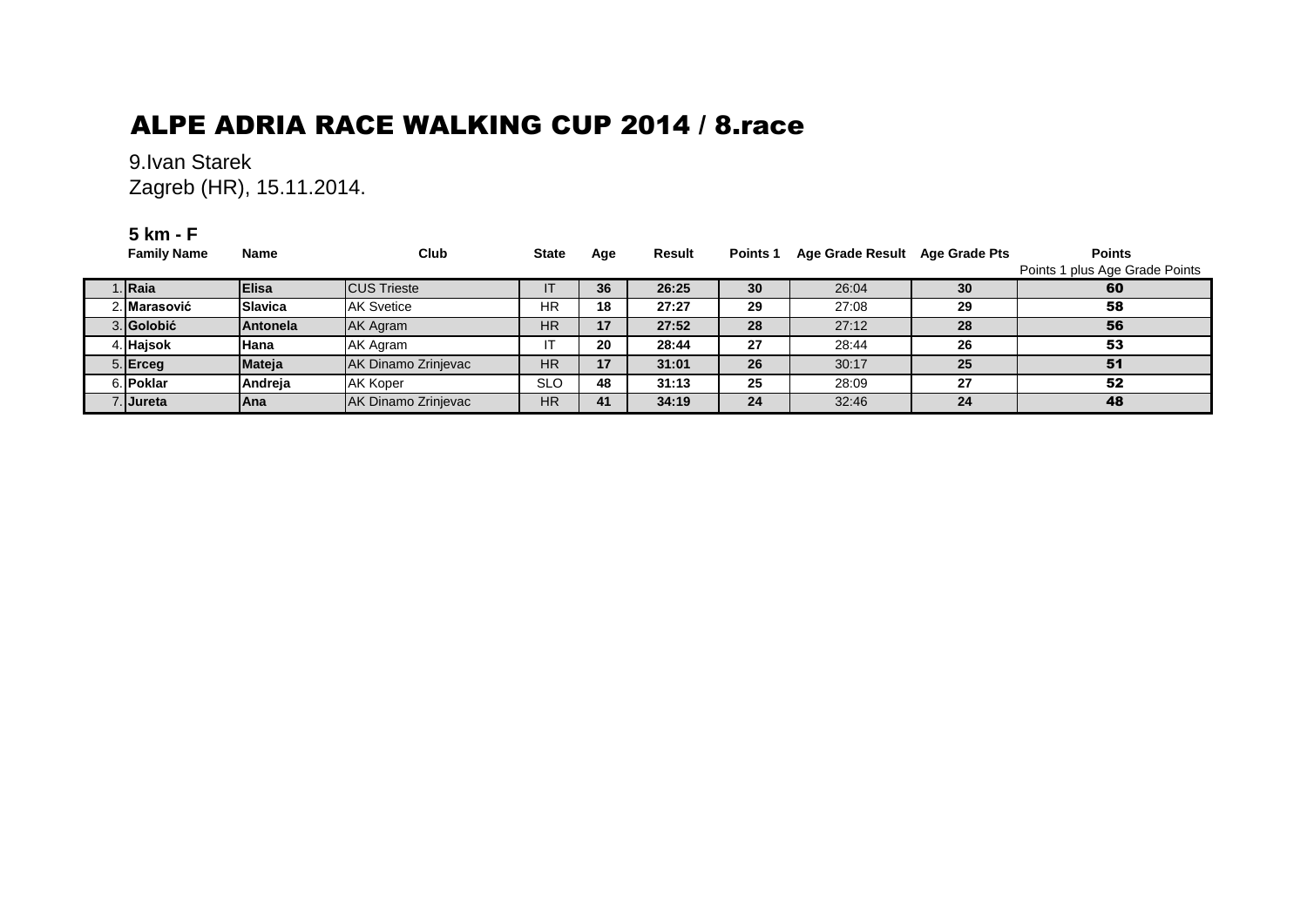# ALPE ADRIA RACE WALKING CUP 2014 / 8.race

### 9.Ivan Starek Zagreb (HR), 15.11.2014.

#### **5 km - M**

| <b>Family Name</b> | <b>Name</b>     | Club                    | <b>State</b> | Age | Result     | Points 1     | Age Grade Result Age Grade Pts |    | <b>Points</b><br>Points 1 plus Age Grade Points |
|--------------------|-----------------|-------------------------|--------------|-----|------------|--------------|--------------------------------|----|-------------------------------------------------|
| Erent              | <b>Bruno</b>    | AK Agram                | <b>HR</b>    | 24  | 24:51      | 30           | 24:51                          | 23 | 53                                              |
| 2. Haubrih         | <b>Želimir</b>  | AK Dinamo Zrinjevac     | <b>HR</b>    | 51  | 25:02      | 29           | 22:00                          | 29 | 58                                              |
| 3. Graberec        | <b>Ivan</b>     | <b>AK Svetice</b>       | <b>HR</b>    | 50  | 25:59      | 28           | 23:03                          | 28 | 56                                              |
| 4. Graberec        | Mario           | <b>AK Svetice</b>       | <b>HR</b>    | 18  | 25:59      | 27           | 25:21                          | 22 | 49                                              |
| 5. Ruzzier         | Fabio           | AK Koper                | <b>SLO</b>   | 61  | 26:19      | 26           | 21:08                          | 30 | 56                                              |
| 6. Dorigo          | <b>Silvio</b>   | Atl. Triveneto          | IT           | 52  | 26:31      | 25           | 23:08                          | 26 | 51                                              |
| 7. Bahčič          | <b>Igor</b>     | AK Koper                | <b>SLO</b>   | 52  | 27:46      | 24           | 24:13                          | 25 | 49                                              |
| 8. Tesovnik        | Anže            | MASS Ljubljana          | <b>SLO</b>   | 16  | 28:02      | 23           | 26:38                          | 20 | 43                                              |
| 9. Colonna         | <b>Alessio</b>  | Trieste Atletica        | IT.          | 16  | 29:02      | 22           | 27:36                          | 18 | 40                                              |
| 10. Brulc          | Matjaž          | AK Koper                | <b>SLO</b>   | 46  | 29:06      | 21           | 26:41                          | 19 | 40                                              |
| 11. Tadić          | <b>Mladen</b>   | AK Dinamo Zrinjevac     | <b>HR</b>    | 55  | 30:37      | 20           | 26:01                          | 21 | 41                                              |
| 12. Devčić         | <b>Berislav</b> | <b>MK Velika Gorica</b> | <b>HR</b>    | 48  | 30:38      | 19           | 27:37                          | 17 | 36                                              |
| 13. Strieder       | <b>Hermann</b>  | Spitaler TV 1872        | <b>AUT</b>   | 73  | 32:59      | 18           | 23:03                          | 27 | 45                                              |
| 14. Andreotti      | Piergiorgio     | Atl. Lonato - Lem       | IT           | 74  | 35:31      | 17           | 24:30                          | 24 | 41                                              |
| 15. Bujadinović    | Domagoj         | <b>AK Cibalia</b>       | <b>HR</b>    | 17  | <b>DSQ</b> |              |                                |    |                                                 |
| 16. Veršec         | Vladimir        | AK Koper                | <b>SLO</b>   | 51  | <b>DNS</b> | 0            |                                |    | 0                                               |
| 17. Cosić          | <b>Mateo</b>    | AK Agram                | <b>HR</b>    | 18  | <b>DNS</b> | $\mathbf{0}$ |                                |    | $\bf{0}$                                        |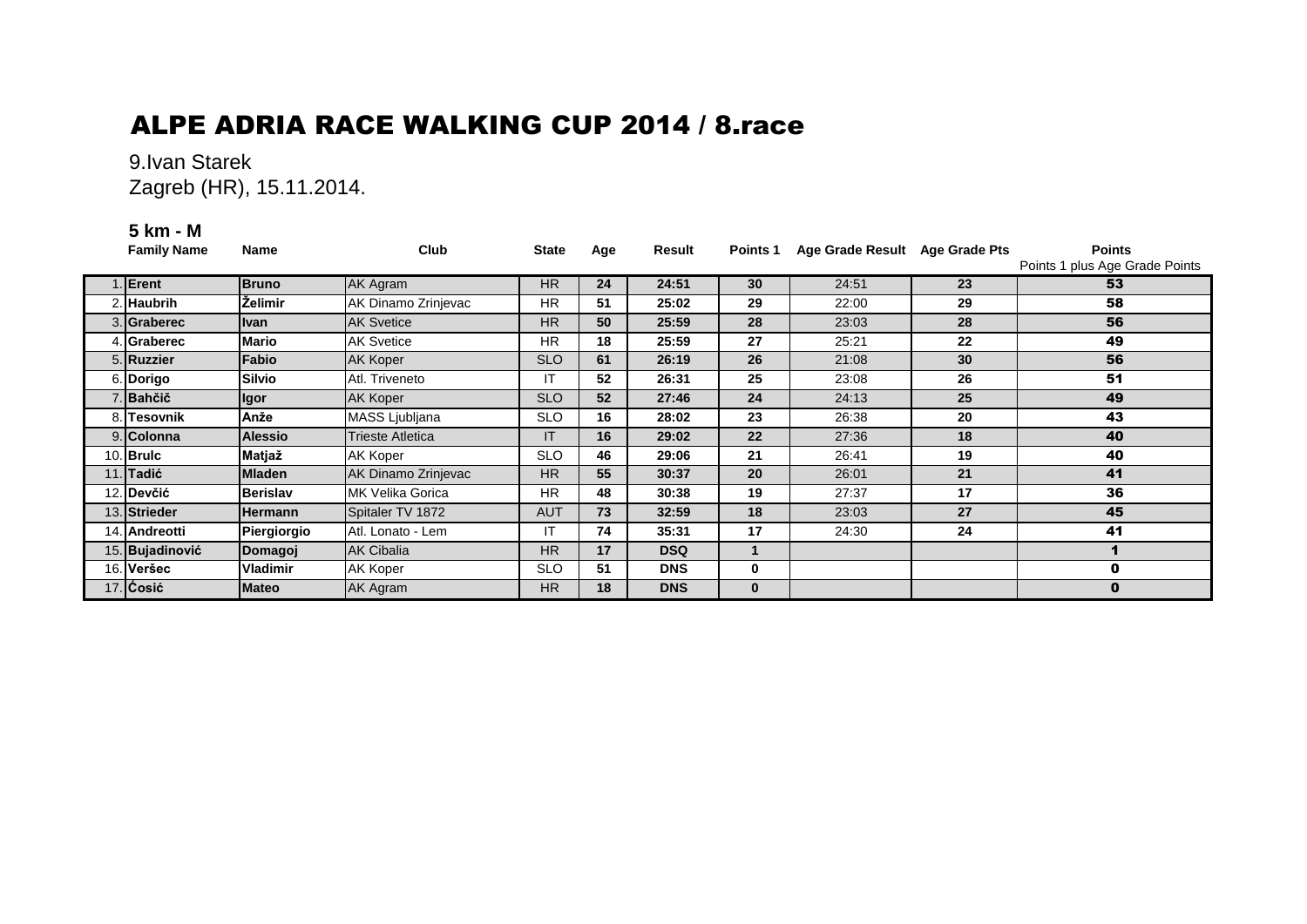# Junior Alpe Adria Race Walking Cup 2014 / 7.race 9. Ivan Starek Zagreb (HR), 15.11.2014.

## U12 F / 1 km

| Clas.Pett.                     | Atleta                  | Societa             |            | Anno | Prestazione |
|--------------------------------|-------------------------|---------------------|------------|------|-------------|
|                                | <b>Reicht Tamara</b>    | AD Štajerska        | <b>SLO</b> | 2005 | 06:12.0     |
| Æ.,                            | Milenovič Saša          | AK Koper            | <b>SLO</b> | 2007 | 07:26.0     |
| $\overline{\mathbf{z}}$<br>J.I | <b>Prasch Catherine</b> | <b>TUS Feldbach</b> | <b>AUT</b> | 2004 | 07:45.0     |

### U 12 M / 1 km

| Clas.Pett. | Atleta                | Societa             |            | Anno | Prestazione |
|------------|-----------------------|---------------------|------------|------|-------------|
|            | <b>Brulc Matija</b>   | <b>AK Koper</b>     | <b>SLO</b> | 2005 | 05:20,0     |
|            | <b>Brulc Andrei</b>   | <b>AK Koper</b>     | <b>SLO</b> | 2006 | 05:29,0     |
| 3.I        | <b>Schrapf Rafael</b> | <b>TUS Feldbach</b> | <b>AUT</b> | 2004 | 06:33,0     |
| 4.         | <b>Smrdel Damej</b>   | <b>AK Koper</b>     | <b>SLO</b> | 2005 | 06:54,0     |

## U 14 F / 3 km

| Clas.Pett. | Atleta              | Societa         |                      | Anno | Prestazione |
|------------|---------------------|-----------------|----------------------|------|-------------|
| . .        | <b>Cah Klara</b>    | <b>AK Koper</b> | <b>SLO</b><br>$\sim$ | 2002 | 17:19.0     |
| .          | <b>Krenek Klara</b> | AK Agram        | НR                   | 2001 | 19:45,0     |

### U 14 M / 3 km

| Clas.Pett. | Atleta                 | Societa                       |            | Anno | Prestazione |
|------------|------------------------|-------------------------------|------------|------|-------------|
|            | Rožman Bruno           | AK Agram                      | HR.        | 2001 | 15:42,0     |
|            | <b>Modolo Gabriele</b> | <b>Trieste Trasporti CRAL</b> | IT.        | 2002 | 16:29,0     |
|            | <b>Križnik Filip</b>   | AK Štajerska                  | <b>SLO</b> | 2001 | 17:20,0     |
|            | Lubiana Riccardo       | <b>Trieste Trasporti CRAL</b> | -IT        | 2001 | 17:43,0     |
| 5          | <b>Bello Matteo</b>    | <b>Trieste Trasporti CRAL</b> | IT         | 2001 | 18:15,0     |
|            | Hartl Krešimir         | AK Agram                      | HR.        | 2002 | 18:49,0     |

## U 16 F / 3 km

| Clas.Pett. | Atleta                     | Societa                       |            | Anno | Prestazione |
|------------|----------------------------|-------------------------------|------------|------|-------------|
|            | <b>Colacicco Valentina</b> | <b>Trieste Trasporti CRAL</b> |            | 2000 | 16:01,0     |
|            | <b>Gubertini Martina</b>   | <b>Trieste Trasporti CRAL</b> |            | 2000 | 16:02,0     |
|            | Čanadi Eva                 | <b>AK Koper</b>               | <b>SLO</b> | 2000 | 16:18,0     |
|            | Pongračić Sonja            | AK Sloboda VŽ                 | <b>HR</b>  | 2000 | 19:52,0     |
|            | <b>Brešković Katarina</b>  | AK Agram                      |            | 2000 | 21:21.0     |

# U 16 M / 3 km

| Clas.Pett. | Atleta                        | Societa                       |     | Anno | Prestazione |
|------------|-------------------------------|-------------------------------|-----|------|-------------|
|            | Lubiana Federico              | <b>Trieste Trasporti CRAL</b> |     | 1999 | 15:28.0     |
| ່າ.        | <b>Medimorec Maksimilijan</b> | AK Agram                      | HR  | 2000 | 16:27.0     |
| 3.I        | Jurica Stanko                 | AK Agram                      | HR. | 1999 | 16:30,0     |
|            | Gašpar Ivan                   | AK Agram                      | ΗR  | 2000 | <b>DNS</b>  |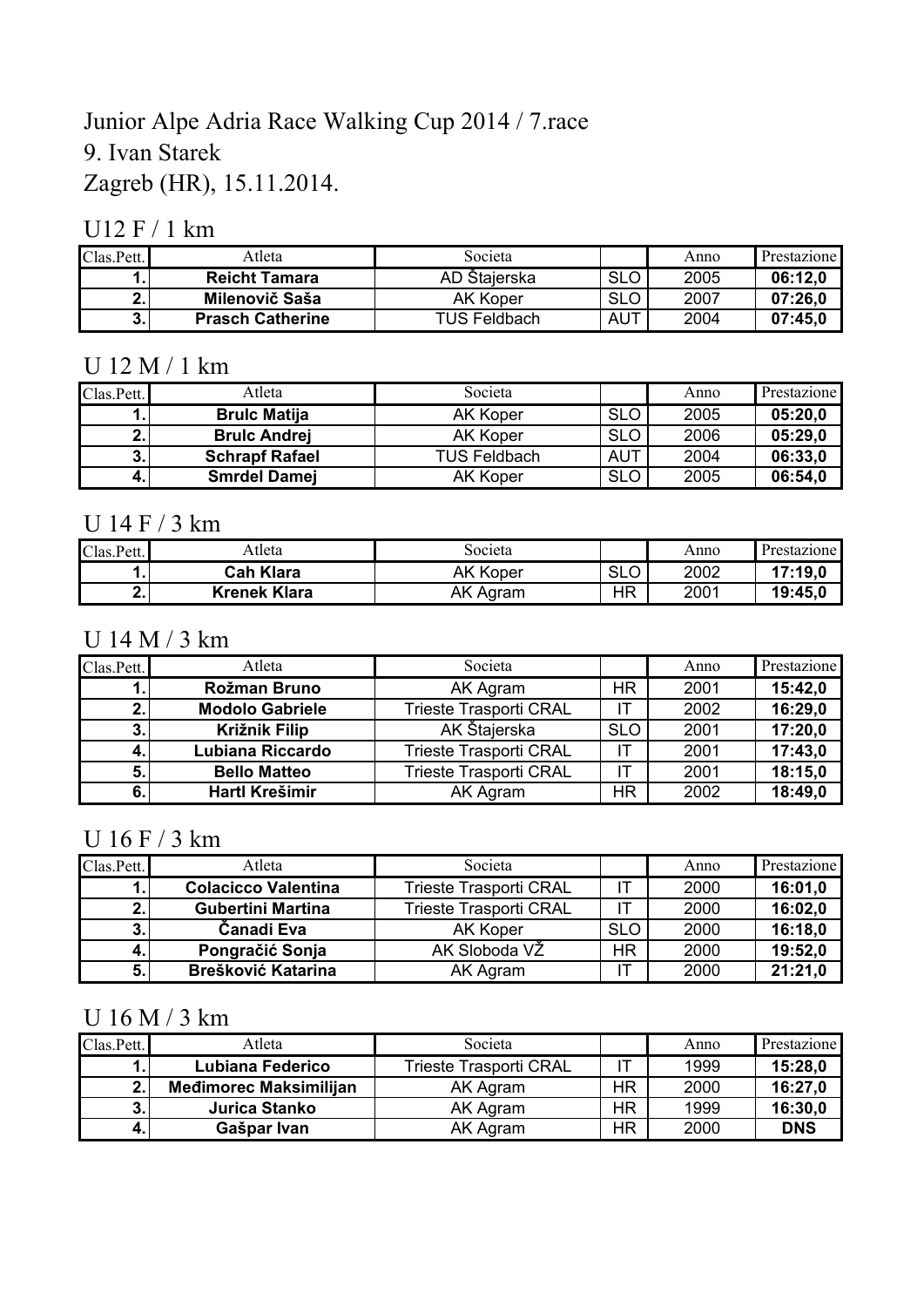### **ALPE ADRIA RACE WALKING CUP 2014 RANKING**

**WOMEN**

| <b>Family Name</b> | <b>Name</b>      | Club                    | <b>State</b>    | 23.3.2014.      | 5.4.2014. | 26.4.2014.              | 11.5.2014. | 13.7.2014.                          | 26.10.2014.             | 2.11.2014.      | 15.11.2014.     |                 |
|--------------------|------------------|-------------------------|-----------------|-----------------|-----------|-------------------------|------------|-------------------------------------|-------------------------|-----------------|-----------------|-----------------|
|                    |                  |                         |                 | Sežana/SLO      | Tržič/SLO |                         |            | Pernitz/AUT Zagreb/HR Wolfsberg/AUT | <b>Gorizia/IT</b>       | Muggia/IT       | Zagreb/HR       | <b>TOTAL</b>    |
| 1 Poklar           | Andreja          | <b>AK Koper</b>         | <b>SLO</b>      | 51              | 59        | $\mathbf{3}$            | 56         | $\overline{3}$                      | $\overline{3}$          | 55              | 52              | 282             |
| 2 Schwantzer       | <b>Monika</b>    | <b>UAB Athletics</b>    | <b>AUT</b>      | 47              | 59        | $\overline{\mathbf{3}}$ | 56         | $\overline{51}$                     | $\overline{\mathbf{3}}$ | 50              |                 | 269             |
| 3 Raia             | <b>Elisa</b>     | <b>CUS Trieste</b>      | IT.             | 59              |           |                         |            |                                     | $\overline{58}$         | 59              | 60              | 236             |
| 4 Marasović        | <b>Slavica</b>   | AK Aviokarte.hr         | $\overline{HR}$ | 57              |           |                         |            |                                     | 55                      | 54              | $\overline{58}$ | 224             |
| 5 Cinca            | Elena            | Atl. Brugnera           | IT              | 58              |           |                         |            |                                     | 60                      | 59              |                 | 177             |
| 6 Erceg            | <b>Mateja</b>    | AK Dinamo Zrinjevac     | HR              | 49              |           | 29                      |            |                                     | 41                      |                 | 51              | 170             |
| 7 Hajsok           | <b>Hana</b>      | AK Agram                | HR              |                 |           |                         | 56         |                                     | 48                      |                 | 53              | 157             |
| 8 Ferluga          | Fulvia           | Atl. Brugnera           | IT              | $\overline{51}$ |           |                         |            |                                     | 46                      | $\overline{53}$ |                 | 150             |
| 9 Golobić          | Antonela         | <b>AK Agram</b>         | HR              |                 |           | 41                      |            |                                     | 52                      |                 | 56              | 149             |
| 10 Grolig          | <b>Dorothea</b>  | Team 2012 Wien          | <b>AUT</b>      |                 |           | 48                      |            | $\overline{57}$                     |                         |                 |                 | 105             |
| 11 Cassanella      | Alessia          | <b>CUS Trieste</b>      | IT.             | 47              |           |                         |            |                                     | 43                      |                 |                 | 90              |
| 12 Michelfeit      | Karmella         | <b>Wien 2012</b>        | <b>AUT</b>      |                 |           | $\overline{32}$         |            | 48                                  |                         |                 |                 | 80              |
| 13 Orsolits        | <b>Brigitte</b>  | LV Falsche Hasen        | <b>AUT</b>      |                 |           | 27                      |            | 51                                  |                         |                 |                 | 78              |
| 14 Konrad          | <b>Christine</b> | FC-Donald               | <b>AUT</b>      |                 |           | 22                      |            | $\overline{42}$                     |                         |                 |                 | 64              |
| 15 Torma           | Anett            | <b>Honved Budapest</b>  | <b>HUN</b>      |                 |           | 59                      |            |                                     |                         |                 |                 | 59              |
| 16 Čanadi          | Eva              | <b>AK Koper</b>         | <b>SLO</b>      |                 |           |                         |            | 58                                  |                         |                 |                 | 58              |
| 17 Renić           | Ivana            | <b>AK Agram</b>         | HR              |                 |           |                         | 58         |                                     |                         |                 |                 | 58              |
| 18 Kovacs          | Andrea           | <b>UVB Purgstall</b>    | <b>HUN</b>      |                 |           | 56                      |            |                                     |                         |                 |                 | 56              |
| 19 Pontarello      | Erika            | Atl. Vicentina          | IT              |                 |           |                         |            |                                     | 54                      |                 |                 | 54              |
| 20 Strmečki Stakor | <b>Martina</b>   | AK Agram                | HR              |                 |           |                         | 54         |                                     |                         |                 |                 | 54              |
| 21 Benczik         | <b>Viktoria</b>  | <b>BEAC Budapest</b>    | <b>HUN</b>      |                 |           | 53                      |            |                                     |                         |                 |                 | 53              |
| 22 Fertály         | <b>Zita</b>      | <b>Honved Budapest</b>  | <b>HUN</b>      |                 |           | $\overline{53}$         |            |                                     |                         |                 |                 | 53              |
| 23 Cah             | Klara            | <b>AK Koper</b>         | <b>SLO</b>      |                 |           |                         |            | $\overline{52}$                     |                         |                 |                 | 52              |
| 24 Halla           | Villö            | <b>BEAC Budapest</b>    | <b>HUN</b>      |                 |           | 52                      |            |                                     |                         |                 |                 | 52              |
| 25 Intihar Marulc  | Ana              | <b>AK Koper</b>         | <b>SLO</b>      |                 |           |                         |            | 51                                  |                         |                 |                 | 51              |
| 26 Maro            | <b>Maria</b>     | LG St. Paul             | <b>AUT</b>      |                 |           |                         |            | $\overline{51}$                     |                         |                 |                 | 51              |
| 27 Bócz            | <b>Patricia</b>  | <b>Honved Budapest</b>  | <b>HUN</b>      |                 |           | $\overline{51}$         |            |                                     |                         |                 |                 | 51              |
| 28 Rošić-Bali      | <b>Selma</b>     | AK Podravski list       | HR              |                 |           |                         | 50         |                                     |                         |                 |                 | 50              |
| 29 Sterni          | Gabriella        | <b>Marathon Trieste</b> | IT.             | 49              |           |                         |            |                                     |                         |                 |                 | 49              |
| 30 Vukmirović      | Leona            | MK Velika Gorica        | $\overline{HR}$ |                 |           |                         | 48         |                                     |                         |                 |                 | 48              |
| 31 Matalin         | <b>Brigitta</b>  | <b>Honved Budapest</b>  | <b>HUN</b>      |                 |           | 46                      |            |                                     |                         |                 |                 | 46              |
| 32 Richter         | Dora             | <b>BEAC Budapest</b>    | <b>HUN</b>      |                 |           | 46                      |            |                                     |                         |                 |                 | 46              |
| 33 Hornik          | Petra            | Miskolc                 | <b>HUN</b>      |                 |           | 38                      |            |                                     |                         |                 |                 | 38              |
| 34 Tóth            | Andrea           | <b>Honved Budapest</b>  | <b>HUN</b>      |                 |           | 37                      |            |                                     |                         |                 |                 | 37              |
| 35 Ratkai          | <b>Emese</b>     | <b>BEAC Budapest</b>    | <b>HUN</b>      |                 |           | 35                      |            |                                     |                         |                 |                 | 35              |
| 36 Varasky         | Edit             | <b>Honved Budapest</b>  | <b>HUN</b>      |                 |           | $\overline{25}$         |            |                                     |                         |                 |                 | 25              |
| 37 Radziewinska    | <b>Urszula</b>   | <b>SC Hakoah</b>        | <b>AUT</b>      |                 |           | $\overline{21}$         |            |                                     |                         |                 |                 | $\overline{21}$ |
| 38 Kopylec         | Janina           | <b>SC Hakoah</b>        | <b>AUT</b>      |                 |           | $\mathbf{1}$            |            |                                     |                         |                 |                 | $\overline{1}$  |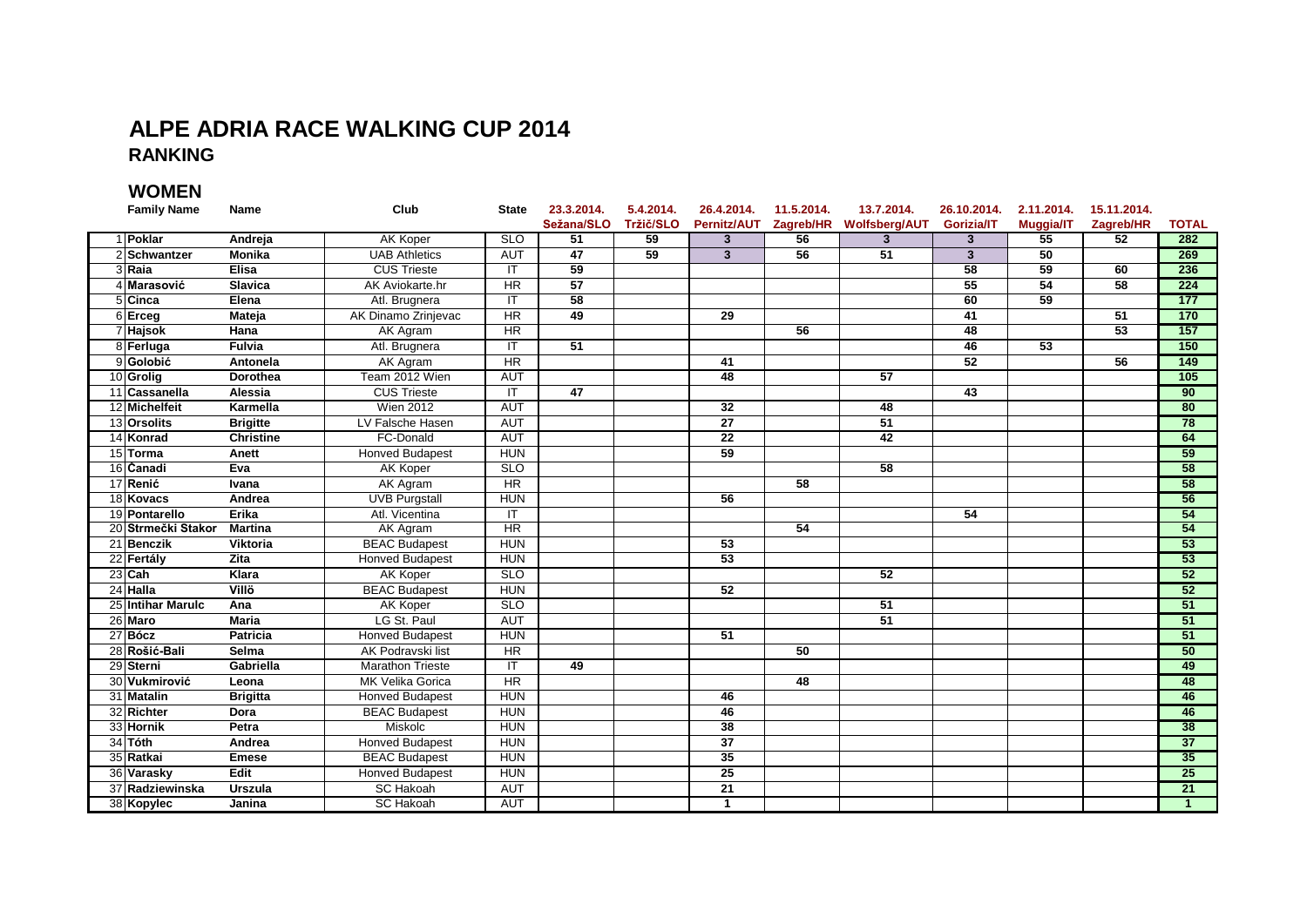#### **ALPE ADRIA RACE WALKING CUP 2014 RANKING**

**MEN**

| <b>Family Name</b>  | <b>Name</b>     | Club                       | <b>State</b>            | 23.3.2014.<br>Sežana/SLO | 5.4.2014.<br>Tržič/SLO | 26.4.2014.<br>Pernitz/AUT | 11.5.2014.<br>Zagreb/HR | 13.7.2014.<br><b>Wolfsberg/AUT</b> | 26.10.2014.<br><b>Gorizia/IT</b> | 2.11.2014.<br><b>Muggia/IT</b> | 15.11.2014.<br>Zagreb/HR | <b>TOTAL</b>     |
|---------------------|-----------------|----------------------------|-------------------------|--------------------------|------------------------|---------------------------|-------------------------|------------------------------------|----------------------------------|--------------------------------|--------------------------|------------------|
| 1 Ruzzier           | Fabio           | <b>AK Koper</b>            | <b>SLO</b>              | 54                       |                        | $\overline{3}$            |                         | 58                                 | 54                               | 59                             | 56                       | 284              |
| 2 Veršec            | Vladimir        | <b>AK Koper</b>            | <b>SLO</b>              | 57                       | 60                     |                           |                         | 54                                 | 55                               | 58                             |                          | 284              |
| 3 Haubrih           | Želimir         | AK Dinamo-Zrinjevac        | HR                      | 52                       |                        | 46                        | $\overline{58}$         | $\overline{\mathbf{3}}$            | $\overline{\mathbf{3}}$          | 52                             | 58                       | 272              |
| 4 Dorigo            | <b>Silvio</b>   | <b>Marathon Trieste</b>    | IT                      | 49                       | $\overline{58}$        | $\overline{42}$           |                         | 49                                 |                                  | $\mathbf{3}$                   | 51                       | 252              |
| 5 Bahčič            | Igor            | AK Koper                   | <b>SLO</b>              | 44                       | 53                     | $\overline{3}$            |                         | $\overline{\mathbf{3}}$            | 39                               | 45                             | 49                       | 236              |
| 6 Strieder          | Hermann         | Spitaller TV 1872          | <b>AUT</b>              | $\overline{43}$          | 52                     | $\mathbf{3}$              |                         | 42                                 | $\overline{3}$                   | 44                             | 45                       | 232              |
| 7 Erent             | <b>Bruno</b>    | AK Agram                   | HR                      |                          |                        | 44                        | $\overline{57}$         |                                    | 56                               |                                | 53                       | 210              |
| 8 Graberec          | Ivan            | AK Aviokarte.hr            | HR                      | $\mathbf{1}$             |                        |                           | 51                      |                                    | 46                               | 45                             | 56                       | 199              |
| 9 Tesovnik          | Anže            | MASS Ljubljana             | <b>SLO</b>              | 48                       | 52                     | $\overline{23}$           |                         |                                    | 33                               |                                | 43                       | 199              |
| 10 Graberec         | <b>Mario</b>    | AK Aviokarte.hr            | HR                      | 46                       |                        |                           |                         |                                    | 36                               | 40                             | 49                       | $171$            |
| 11 Andreotti        | Piergiorgio     | MCCL R. Toscanelli         | IT                      | 41                       |                        |                           |                         |                                    | 34                               | 40                             | 41                       | 156              |
| 12 Tsukrov          | <b>Semen</b>    | Klub Fakel Moskau          | <b>RUS</b>              |                          |                        | $\overline{37}$           |                         |                                    | 41                               | 46                             |                          | 124              |
| 13 Orazi            | <b>Elio</b>     | Atletica AVIS Macerata     | IT                      | $\overline{58}$          |                        |                           |                         |                                    | 58                               |                                |                          | 116              |
| 14 Brulc            | Matjaž          | AK Koper                   | SLO                     |                          |                        |                           |                         |                                    | $\overline{34}$                  | 39                             | 40                       | $\overline{113}$ |
| 15 Reifinger        | <b>Markus</b>   | SU IGLA Long Life          | <b>AUT</b>              |                          |                        | 54                        |                         | 59                                 |                                  |                                |                          | 113              |
| 16 Saponaro         | Giuseppe        | POOL Sport                 | $\overline{\mathsf{T}}$ |                          |                        |                           |                         |                                    | 50                               | 50                             |                          | 100              |
| 17 Niestelberger    | Ludwig          | SVS-Leichtathletik         | <b>AUT</b>              |                          |                        | 50                        |                         | 49                                 |                                  |                                |                          | 99               |
| 18 Tadić            | <b>Mladen</b>   | AK Dinamo-Zrinjevac        | HR                      |                          |                        |                           | 53                      |                                    |                                  |                                | 41                       | 94               |
| 19 Lacković         | <b>Boris</b>    | AK Dinamo-Zrinievac        | HR                      | 39                       |                        |                           | 55                      |                                    |                                  |                                |                          | 94               |
| 20 Devčić           | <b>Berislav</b> | <b>MK Velika Gorica</b>    | HR                      |                          |                        |                           | 56                      |                                    |                                  |                                | 36                       | 92               |
| 21 Stepišnik        | <b>Martin</b>   | <b>AD Kladivar</b>         | <b>SLO</b>              | $\overline{31}$          | 44                     |                           |                         | $\overline{17}$                    |                                  |                                |                          | 92               |
| 22 Arzenšek         | Vojko           | <b>AD Kladivar</b>         | <b>SLO</b>              | 41                       | 49                     |                           |                         |                                    |                                  |                                |                          | 90               |
| 23 Barnaba'         | Gianluca        | Atletica Gorizia Ca.Ri.FVG | IT                      | 49                       |                        |                           |                         |                                    | 35                               |                                |                          | 84               |
| 24 Brzezowsky       | Roman           | HSV Wien / Laufsport       | <b>AUT</b>              |                          |                        | 34                        |                         | 48                                 |                                  |                                |                          | 82               |
| 25 Hirschmugl       | <b>Dietmar</b>  | TV Gleisdorf 1877          | <b>AUT</b>              |                          |                        | 39                        |                         | 43                                 |                                  |                                |                          | 82               |
| 26 Celik            | Ferdinand       | <b>AK Gorica</b>           | <b>SLO</b>              | $\overline{32}$          | 50                     |                           |                         |                                    |                                  |                                |                          | 82               |
| 27 Siegele          | Johann          | SVS-Leichtathletik         | <b>AUT</b>              |                          |                        | 35                        |                         | 42                                 |                                  |                                |                          | 77               |
| 28 Colonna          | Alesio          | <b>Trieste Atletica</b>    | IT                      |                          |                        |                           |                         |                                    | 29                               |                                | 40                       | 69               |
| 29 Molisch          | <b>Herbert</b>  | ÖTB-Wien                   | <b>AUT</b>              |                          |                        | $\overline{27}$           |                         | $\overline{35}$                    |                                  |                                |                          | 62               |
| 30 Maier            | Alexander       | <b>DSG Wien</b>            | <b>AUT</b>              |                          |                        | 25                        |                         | $\overline{36}$                    |                                  |                                |                          | 61               |
| 31 Sacher - Toporek | Paul            | <b>SC Hakoah</b>           | <b>AUT</b>              |                          |                        | $\overline{21}$           |                         | 39                                 |                                  |                                |                          | 60               |
| 32 Angerer          | Karl            | <b>LAC Amateure Steyr</b>  | <b>AUT</b>              |                          |                        | 26                        |                         | $\overline{34}$                    |                                  |                                |                          | 60               |
| 33 Csaba            | Istvan          | <b>Honved Budapest</b>     | <b>HUN</b>              |                          |                        | $\overline{52}$           |                         |                                    |                                  |                                |                          | $\overline{52}$  |
| 34 Rondaii          | Peter           |                            | SLO                     |                          | 50                     |                           |                         |                                    |                                  |                                |                          | 50               |
| 35 Piaser           | <b>Roberto</b>  | S.Biagio Treviso           | $\overline{\mathsf{T}}$ |                          |                        |                           |                         |                                    |                                  | 48                             |                          | 48               |
| 36 Driussi          | Filippo         | Atletica Udinese Malignani | $\overline{\mathsf{T}}$ |                          |                        |                           |                         |                                    | 47                               |                                |                          | 47               |
| 37 Major            | Ferenc          | Ipoly Walking              | <b>HUN</b>              |                          |                        | 47                        |                         |                                    |                                  |                                |                          | 47               |
| 38 Kovács           | <b>Soma</b>     | <b>Miskolc</b>             | <b>HUN</b>              |                          |                        | 47                        |                         |                                    |                                  |                                |                          | 47               |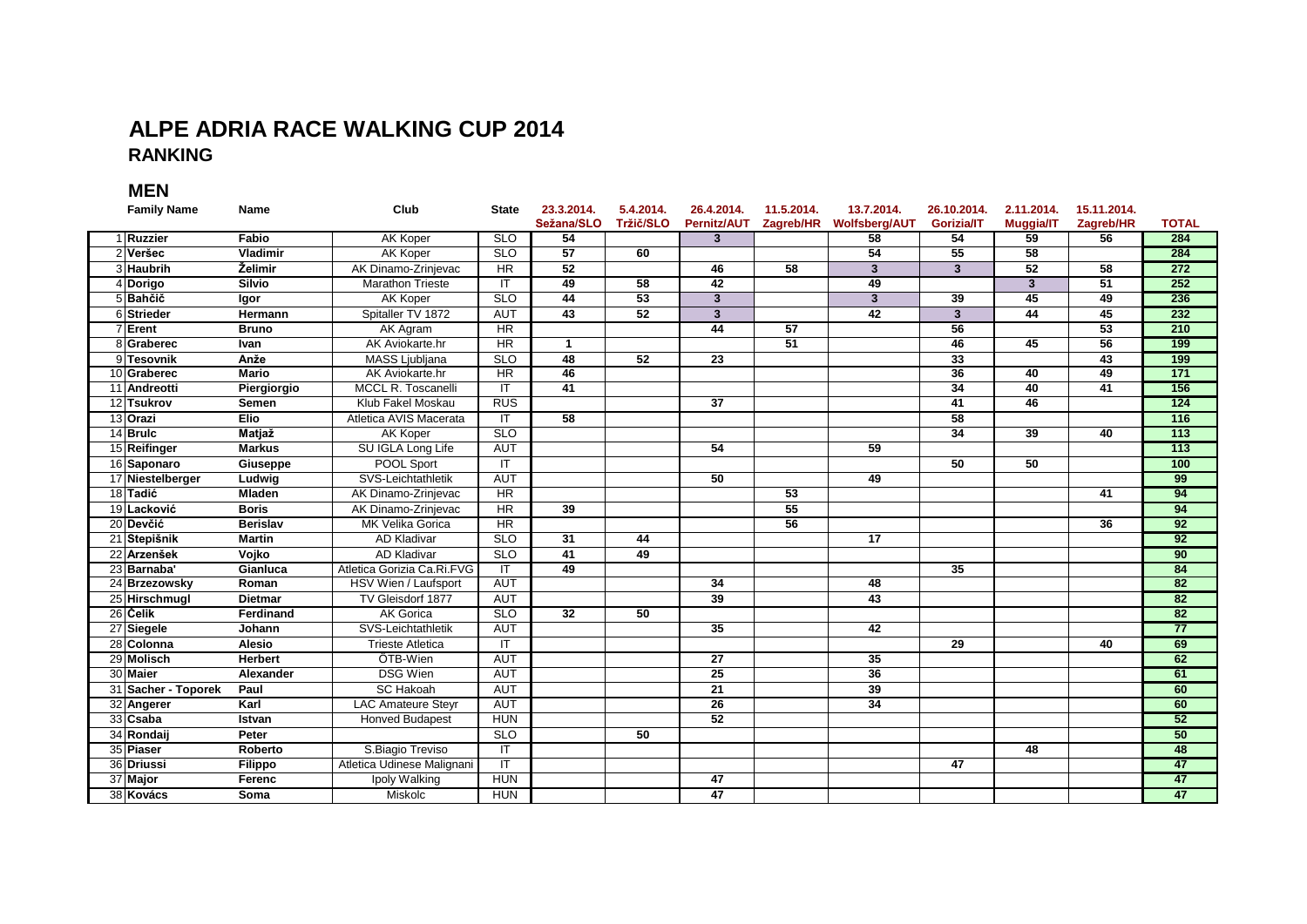| 39 Kropik       | Franz          | LCC Wien                   | AUT        |    | 47 |    |    |    | 47              |
|-----------------|----------------|----------------------------|------------|----|----|----|----|----|-----------------|
| 40 Venturi      | <b>Franco</b>  | US Scanzorosciate          | IT         |    |    |    |    | 46 | 46              |
| 41 Dimitrijević | Marko          | AK Dinamo-Zrinjevac        | <b>HR</b>  |    | 16 | 29 |    |    | 45              |
| 42 Kiss         | György         | Kirchhofer J. SE           | <b>HUN</b> |    | 44 |    |    |    | 44              |
| 43 Michelfeit   | Rudolf         | <b>Wien 2012</b>           | <b>AUT</b> |    | 15 | 28 |    |    | 43              |
| 44 Persello     | Marco          | Atletica Udinese Malignani | IT         |    |    |    | 43 |    | 43              |
| 45 Miloch       | Adriano        | <b>Marathon Trieste</b>    | IT         |    |    |    |    | 40 | 40              |
| 46 Colombo      | <b>Daniele</b> | Atl. Arcobaleno Savona     | IT         |    |    |    |    | 38 | 38              |
| 47 Cuscuna'     | Giancarlo      | Atl. Brugnera Friulint.    | IT         | 33 |    |    |    |    | 33              |
| 48 Dobrota      | Arsen          | <b>AK Maksimir</b>         | HR         | 31 |    |    |    |    | 31              |
| 49 Kozak        | <b>Erwin</b>   | Kelag Energy               | <b>AUT</b> |    | 30 |    |    |    | 30              |
| 50 Domján       | <b>Miklos</b>  | <b>Honved Budapest</b>     | <b>HUN</b> |    | 30 |    |    |    | 30              |
| 51 Binder       | Kurt           | Cricket                    | <b>AUT</b> |    |    | 30 |    |    | 30              |
| 52 Strasser     | Johann         | TuS Feldbach               | <b>AUT</b> |    |    | 28 |    |    | 28              |
| 53 Wolfberger   | Kurt           | Atus Judenburg             | <b>AUT</b> |    |    | 28 |    |    | 28              |
| 54 Theissl      | <b>Mathias</b> | Spitaller TV 1872          | <b>AUT</b> | 26 |    |    |    |    | $\overline{26}$ |
| 55 Brouschek    | Gerhard        | LCC Wien                   | AUT        |    |    | 23 |    |    | $\overline{23}$ |
| 56 Haubrih      | Ivan           | AK Dinamo-Zrinjevac        | <b>HR</b>  |    |    | 21 |    |    | 21              |
| 57 Knyz         | Werner         | LCC Wien                   | <b>AUT</b> |    | 19 |    |    |    | 19              |
| 58 Nolz         | Günther        | Union Traismauer           | <b>AUT</b> |    |    | 15 |    |    | 15              |
| 59 Schneeberger | Miran          | <b>AD Kladivar</b>         | <b>SLO</b> |    |    | 12 |    |    | $\overline{12}$ |
| 60 Bujadinović  | Domagoj        | <b>AK Cibalia</b>          | HR         |    |    |    |    |    |                 |
| 61 Deganutti    | Enzo           | Teenager Staranzano        | IT         |    |    |    |    |    |                 |
| 62 Koltai       | David          | Bp. Honved SE              | <b>HUN</b> |    |    |    |    |    |                 |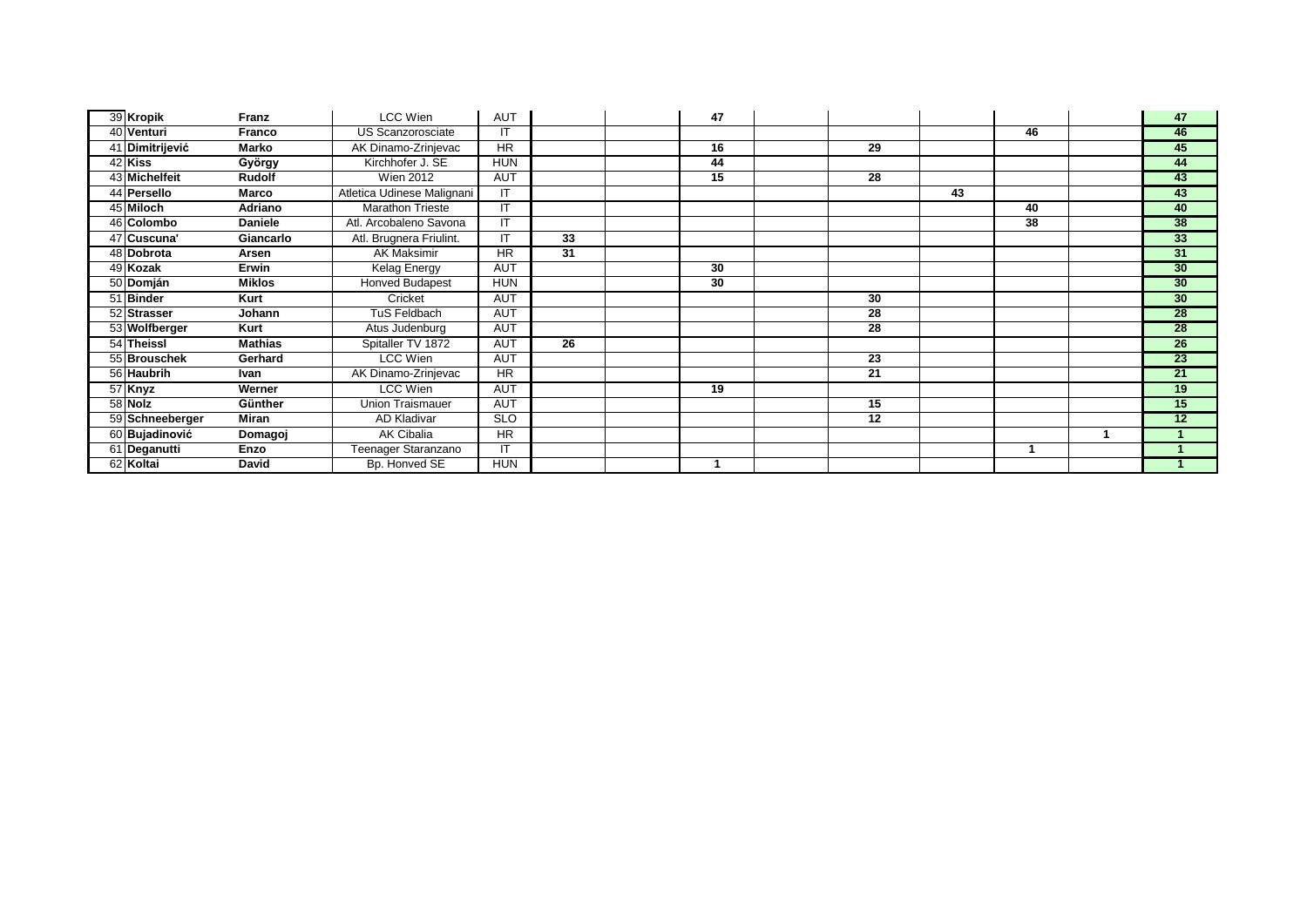#### **JUNIOR ALPE ADRIA RACE WALKING CUP 2014 RANKING GIRLS**

#### **U12F**

| <b>Family Name</b> | Name            | Club                      | <b>State</b> | 23.3.2014. | 5.4.2014. | 26.4.2014.         | 9.8.2014.       | 31.8.2014.           | 26.10.2014. | 15.11.2014. |                 |
|--------------------|-----------------|---------------------------|--------------|------------|-----------|--------------------|-----------------|----------------------|-------------|-------------|-----------------|
|                    |                 |                           |              | Sežana/SLO | Tržič/SLO | <b>Pernitz/AUT</b> | Fürstenfeld/AUT | <b>Remanzacco/IT</b> | Gorizia/IT  | Zagreb/HR   | <b>TOTAL</b>    |
| . IPrasch          | Catherine       | ATUS Feldbach             | <b>AUT</b>   | 17         | 20        | 20                 | 17              |                      |             | 15          | 92              |
| <b>∴ Milenovič</b> | Saša            | AK Koper                  | <b>SLO</b>   | 15         |           |                    | 20              | 13                   | 10          | 17          | 75              |
| . Razem            | Sara            | Trieste Trasporti         | Π            | 20         |           |                    |                 | 20                   | 20          |             | 60              |
| . IBonazza         | <b>Beatrice</b> | Fincantieri A. Monfalcone | ΙT           |            |           |                    |                 | 15                   | 17          |             | 32 <sub>2</sub> |
| 5. Petris          | Camilla         | Libertas Casarsa          | IT           |            |           |                    |                 | 17                   | 13          |             | 30 <sup>°</sup> |
| 6. Canetti         | Martina         | <b>Trieste Atletica</b>   | ΙT           | 13         |           |                    |                 |                      | 15          |             | 28              |
| Reicht             | Tamara          | AD Štajerska              | <b>SLO</b>   |            |           |                    |                 |                      |             | 20          | 20              |
| 8. Radinovič       | Lea             | AK Koper                  | <b>SLO</b>   | 14         |           |                    |                 |                      |             |             | 14              |
| 9. Božič           | Ana             | AK Koper                  | <b>SLO</b>   | 13         |           |                    |                 |                      |             |             | 13              |
| 10. De Eccher      | Veronica        | <b>Libertas Grions</b>    | IT           |            |           |                    |                 | 12                   |             |             | 12 <sup>2</sup> |
| 11. Radinovič      | Lea             | AK Koper                  | <b>SLO</b>   | 12         |           |                    |                 |                      |             |             | 12              |
| 12. Bortolussi     | Linda           | Libertas Casarsa          | IT           |            |           |                    |                 |                      | $12 \,$     |             | 12              |
| 13. Mesaglio       | Chiara          | Libertas Grions           | IT           |            |           |                    |                 | 11                   |             |             | 11              |

#### **U14F**

| <b>Family Name</b> | Name    | Club                      | <b>State</b> | 23.3.2014. | 5.4.2014. | 26.4.2014.         | 9.8.2014.       | 31.8.2014.           | 26.10.2014. | 15.11.2014. |              |
|--------------------|---------|---------------------------|--------------|------------|-----------|--------------------|-----------------|----------------------|-------------|-------------|--------------|
|                    |         |                           |              | Sežana/SLO | Tržič/SLO | <b>Pernitz/AUT</b> | Fürstenfeld/AUT | <b>Remanzacco/IT</b> | Gorizia/IT  | Zagreb/HR   | <b>TOTAL</b> |
| . ICah             | Klara   | AK Koper                  | <b>SLC</b>   | 20         | 20        | 20                 | 20              | 20                   |             |             | 106          |
| 2. Cassanella      | Michela | Trieste Trasporti Cral A. |              |            |           |                    |                 |                      |             |             | 49           |
| 3. Krenek          | Klara   | AK Agram                  | <b>HR</b>    |            |           |                    |                 |                      |             |             | 34           |
| . IAmendola        | Giada   | Atl. Malignani Libertas   |              |            |           |                    |                 |                      |             |             | 28           |
| 5. Pevec           | Eli     | AK Agram                  | <b>HR</b>    |            |           |                    |                 |                      | 20          |             | 20           |

#### **U16F**

| <b>Family Name</b> | Name           | Club                      | <b>State</b> | 23.3.2014. | 5.4.2014. | 26.4.2014.         | 9.8.2014.       | 31.8.2014.    | 26.10.2014. | 15.11.2014. |                 |
|--------------------|----------------|---------------------------|--------------|------------|-----------|--------------------|-----------------|---------------|-------------|-------------|-----------------|
|                    |                |                           |              | Sežana/SLO | Tržič/SLO | <b>Pernitz/AUT</b> | Fürstenfeld/AUT | Remanzacco/IT | Gorizia/IT  | Zagreb/HR   | <b>TOTAL</b>    |
| Colacicco          | Valentina      | Trieste Trasporti Cral A. |              | 15         |           |                    | 20              | 13            | 12          | 20          | 80              |
| ∴  Čanadi          | Eva            | AK Koper                  | <b>SLO</b>   | 12         | 20        |                    | 17              | 12            | 3           | 15          | 79              |
| ∴ Silli            | Laura          | Trieste Trasporti Cral A. | IT           | 20         |           |                    |                 | 20            | 20          |             | 60              |
| . Oblach           | Alice          | Fincantieri A. Monfalcone | IT           | 17         |           |                    |                 | 15            | 15          |             | 47              |
| 5. Gubertini       | <b>Martina</b> | Trieste Trasporti Cral A. | IT           | 11         |           |                    |                 |               | 13          | 17          | 41              |
| 6. Vardabasso      | Valentina      | Fincantieri A. Monfalcone | IT           | 13         |           |                    |                 | 11            | 11          |             | 35              |
| <b>Oblach</b>      | Vanessa        | Fincantieri A. Monfalcone | ΙT           |            |           |                    |                 | 17            | 17          |             | 34              |
| 8. Brešković       | Katarina       | AK Agram                  | <b>HR</b>    |            |           | 10                 |                 |               |             | 12          | 22              |
| 9. Dimanopulosz    | Daphne         | Honved Budapest           | <b>HUN</b>   |            |           | 20                 |                 |               |             |             | 20              |
| 10. Komoroczy      | Laura          | <b>Honved Budapest</b>    | <b>HUN</b>   |            |           | 17                 |                 |               |             |             | 17              |
| 10. Molnar         | Orsolya        | <b>BEAC Budapest</b>      | <b>HUN</b>   |            |           | 15                 |                 |               |             |             | 15              |
| 12. Intihar Marulc | Ana            | AD Kladivar               | <b>SLO</b>   |            |           |                    | 15              |               |             |             | 15              |
| 13. Pongračić      | Sonja          | AK Sloboda Varaždin       | <b>HR</b>    |            |           |                    |                 |               |             | 13          | 13              |
| 14. Kiss           | Debora         | <b>Miskolc</b>            | <b>HUN</b>   |            |           | 13                 |                 |               |             |             | 13              |
| 15. Senger         | Julia          | <b>SKV Feuerwehr</b>      | <b>AUT</b>   |            |           |                    | 13              |               |             |             | 13              |
| 16. Livaković      | Josipa         | AK Agram                  | <b>HR</b>    |            |           | 12                 |                 |               |             |             | 12              |
| 17. Hornyak        | Anna           | <b>Honved Budapest</b>    | <b>HUN</b>   |            |           | 11                 |                 |               |             |             | 11              |
| 18. Bravin         | <b>Marta</b>   | Atl. Brugnera             | IT           | 10         |           |                    |                 |               |             |             | 10 <sup>1</sup> |
| 19. Vian           | Maria          | Atl. Audace Noale         | IT           |            |           |                    |                 |               |             |             |                 |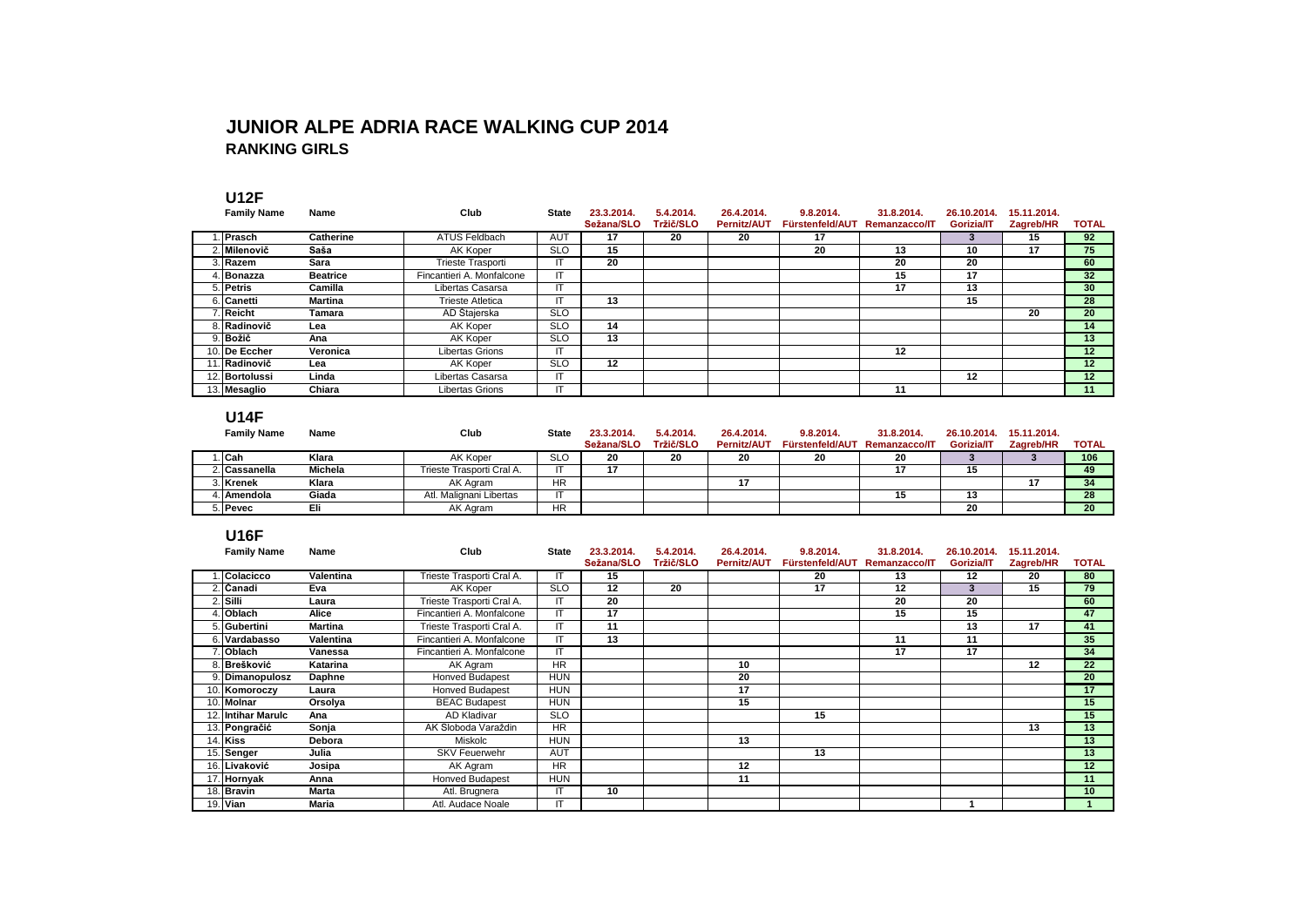#### **JUNIOR ALPE ADRIA RACE WALKING CUP 2014 RANKING BOYS**

**U12M**

| <b>Family Name</b> | Name                | Club                          | <b>State</b>           | 23.3.2014. | 5.4.2014. | 26.4.2014.         | 9.8.2014.       | 31.8.2014.           | 26.10.2014. | 15.11.2014. |                          |
|--------------------|---------------------|-------------------------------|------------------------|------------|-----------|--------------------|-----------------|----------------------|-------------|-------------|--------------------------|
|                    |                     |                               |                        | Sežana/SLO | Tržič/SLO | <b>Pernitz/AUT</b> | Fürstenfeld/AUT | <b>Remanzacco/IT</b> | Gorizia/IT  | Zagreb/HR   | <b>TOTAL</b>             |
| Bruic              | Andrej              | <b>AK Koper</b>               | <b>SLO</b>             | 20         | 20        | 20                 | 20              | 20                   | 3           | 3           | 106                      |
| 2. Brulc           | Matija              | AK Koper                      | <b>SLO</b>             |            |           | 17                 | $\overline{17}$ | $\overline{17}$      | 17          | 20          | 88                       |
| 3. Schrapf         | Rafael              | <b>ATUS Feldbach</b>          | <b>AUT</b>             | 12         | 15        | 15                 | 15              |                      | 3           | 15          | 75                       |
| 4. Smrdel          | Damej               | AK Koper                      | <b>SLO</b>             | 13         | 17        | 13                 |                 |                      | 9           | 13          | 65                       |
| 5. Cafagna         | <b>Thomas</b>       | Sportiamo Ts                  | IT                     |            |           |                    |                 | 15                   | 12          |             | $\overline{27}$          |
| 6. Jager           | Vid                 | AK Koper                      | SLO                    | 11         | 13        |                    |                 |                      |             |             | $\overline{24}$          |
| 7. Brigante        | Emiliano            | Fincantieri Atl. Monfalcone   | $\mathsf{I}\mathsf{T}$ |            |           |                    |                 |                      | 20          |             | $\overline{20}$          |
| 8. Razem           | <b>Mattia</b>       | <b>Trieste Trasporti CRAL</b> | IT                     | 17         |           |                    |                 |                      |             |             | 17                       |
| 9. Jeretič         | Timon               | AK Koper                      | <b>SLO</b>             | 15         |           |                    |                 |                      |             |             | 15                       |
| 9. Cafagna         | Leonardo            | Sportiamo Ts                  | IT                     |            |           |                    |                 | 10                   | 5           |             | $\overline{15}$          |
| 11. Lena Neumann   | <b>Davide</b>       | Libertas Casarsa              | IT                     |            |           |                    |                 | $\overline{13}$      |             |             | $\overline{13}$          |
| 11. Icardi         | Cristian            | <b>Trieste Trasporti CRAL</b> | $\mathsf{I}\mathsf{T}$ |            |           |                    |                 |                      | 13          |             | 13                       |
| 13. Baron          | <b>Massimiliano</b> | Mario Tosi Tarvisio           | IT                     |            |           |                    |                 | $\overline{12}$      |             |             | $\overline{12}$          |
| 14. Coren          | <b>Simone</b>       | <b>Libertas Grions</b>        | $\mathsf{I}\mathsf{T}$ |            |           |                    |                 | 11                   |             |             | 11                       |
| 14. Dipalo         | Filippo             | Fincantieri Atl. Monfalcone   | IT                     |            |           |                    |                 |                      | 11          |             | 11                       |
| 16. Saccomani      | Samuele             | Fincantieri Atl. Monfalcone   | $\mathsf{I}\mathsf{T}$ |            |           |                    |                 |                      | 10          |             | 10                       |
| $17.$ Lotti        | <b>Davide</b>       | <b>Libertas Grions</b>        | IT                     |            |           |                    |                 | 9                    |             |             | 9.                       |
| 18. Lotti          | <b>Nicola</b>       | <b>Libertas Grions</b>        | IT                     |            |           |                    |                 | 8                    |             |             | 8                        |
| 18. Bergamasco     | Francesco           | Fincantieri Atl. Monfalcone   | IT                     |            |           |                    |                 |                      | 8           |             | 8                        |
| 20. Icardi         | Giosue'             | <b>Trieste Trasporti CRAL</b> | IT                     |            |           |                    |                 |                      | 7           |             | $\overline{\phantom{a}}$ |
| 20. Vettor         | Federico            | Libertas Grions               | IT                     |            |           |                    |                 | 7                    |             |             |                          |
| 21. Liberale       | Pietro              | <b>Libertas Grions</b>        | IT                     |            |           |                    |                 | 6                    |             |             | 6.                       |
| 22. Trevisian      | Alessandro          | Fincantieri Atl. Monfalcone   | IT                     |            |           |                    |                 |                      | 4           |             |                          |

#### **U14M**

| <b>Family Name</b> | Name          | Club                          | <b>State</b> | 23.3.2014. | 5.4.2014.        | 26.4.2014.         | 9.8.2014.       | 31.8.2014.           | 26.10.2014. | 15.11.2014. |                 |
|--------------------|---------------|-------------------------------|--------------|------------|------------------|--------------------|-----------------|----------------------|-------------|-------------|-----------------|
|                    |               |                               |              | Sežana/SLO | <b>Tržič/SLO</b> | <b>Pernitz/AUT</b> | Fürstenfeld/AUT | <b>Remanzacco/IT</b> | Gorizia/IT  | Zagreb/HR   |                 |
| Lubiana            | Riccardo      | Trieste Trasporti CRAL        |              | 15         | 20               |                    | 20              | 12                   |             | 13          | 83              |
| 2. Modolo          | Gabriele      | Trieste Trasporti CRAL        |              | 13         |                  |                    |                 | 13                   | 13          | 17          | 56              |
| 3. Silli           | Giovanni      | Trieste Trasporti CRAL        |              | 20         |                  |                    |                 | 20                   | 12          |             | 52 <sub>2</sub> |
| Bello              | <b>Matteo</b> | Trieste Trasporti CRAL        |              | 11         | 17               |                    |                 |                      | 10          | 12          | 50              |
| 5. Petrouchev      | Nicola        | Atletica Monfalcone           |              | 17         |                  |                    |                 | 15                   | 17          |             | 49              |
| 6. Križnik         | Filip         | AD Štajerska                  | <b>SLO</b>   |            |                  |                    | 17              |                      |             | 15          | 43              |
| . Rožman           | Bruno         | AK Agram                      | <b>HR</b>    |            |                  |                    |                 |                      | 20          | 20          | 40              |
| 8. Notaristefano   | Luca          | Libertas Sanvitese Iperottica |              |            |                  |                    |                 | 17                   | 15          |             | 32              |
| 8. Gal             | Vencel        | Miskolc                       | <b>HUN</b>   |            |                  | 20                 |                 |                      |             |             | 20              |
| 10. Varga          | David         | Miskolc                       | <b>HUN</b>   |            |                  | 17                 |                 |                      |             |             | 17              |
| ∣.lDobrota         | Juraj         | AK Dinamo Zrinjevac           | <b>HR</b>    | 12         |                  |                    |                 |                      |             |             | 12              |
| 12. Hartl          | Krešimir      | AK Agram                      | <b>HR</b>    |            |                  |                    |                 |                      |             | 11          | 11              |
| 13. Barnaba'       | Federico      | Fincantieri Atl. Monfalcone   |              |            |                  |                    |                 |                      | 8           |             | 8               |